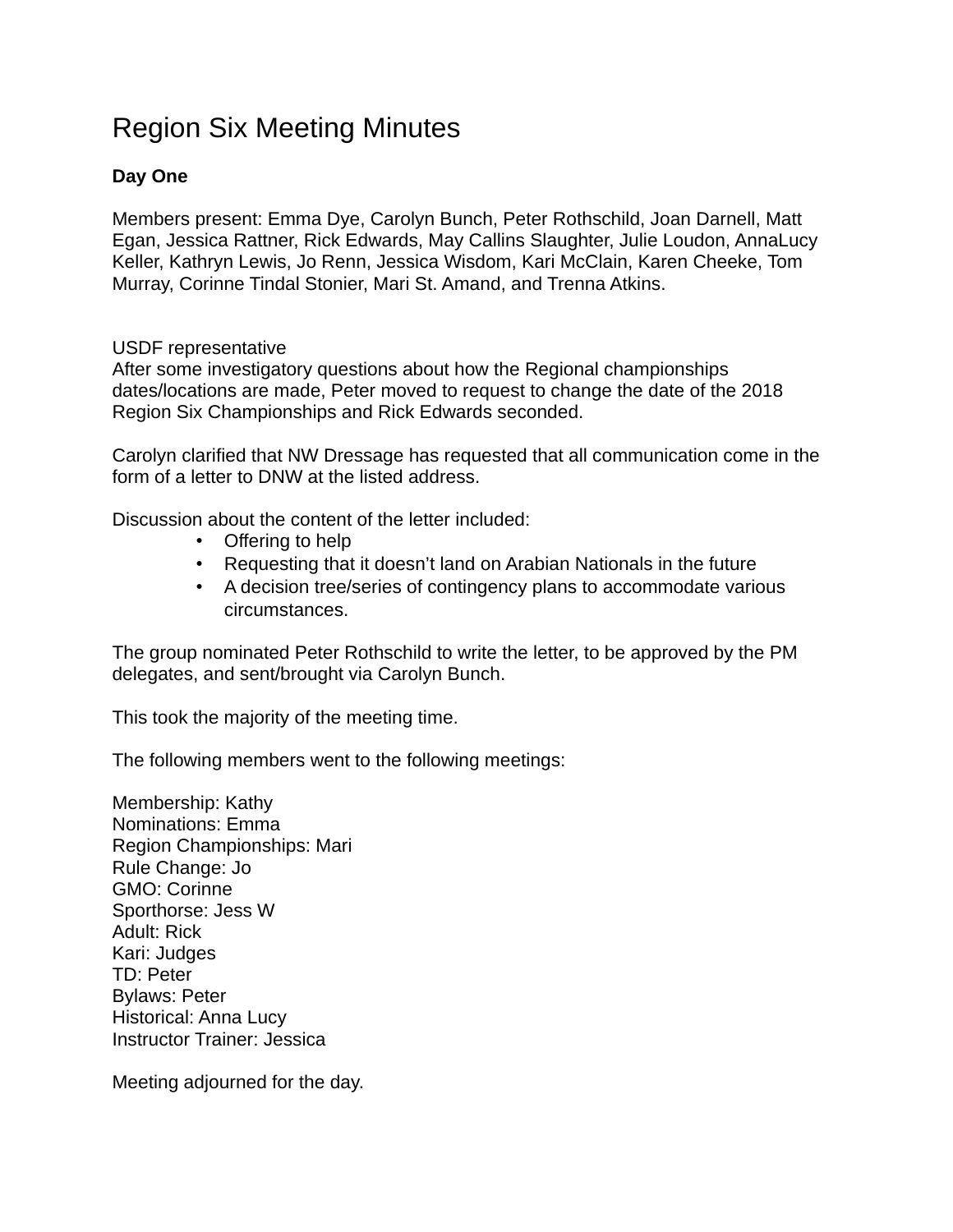Region Six Meeting Minutes **Day Two**

Carolyn called the meeting to order

Members present: Emma Dye, Carolyn Bunch, Peter Rothschild, Joan Darnell, Matt Egan, Jessica Rattner, Rick Edwards, May Callins Slaughter, Julie Loudon, AnnaLucy Keller, Kathryn Lewis, Jo Renn, Jessica Wisdom, Kari McClain, Karen Cheeke, Tom Murray, Corinne Tindal Stonier, and Winnie Heiney-Duncan.

Carolynn brought up the website and adding functionality. She discussed adding a shopping cart to the Region Six webpage. This could increase the cost associated from \$6-\$20. There was no objection from the room.

There was discussion around the correct protocol for fundraising on behalf of USDF. This does not include GMO related fundraising. If you order something on behalf of R6, you must FIRST get approval from the Regional Director. If you collect funds on behalf of R6, you must collect checks made out to "USDF", submit it to Carolyn Bunch, submit receipts from any associated reimbursements to be reimbursed by USDF directly.

Peter let us know that there will be two clinics held in conjunction on April 7/8 at DWEC in 2018. The Jr/Yr clinic with George Williams and an additional Youth Outreach clinic (clinician TBD). Participants in the latter clinic will be invited to audit on Saturday and they will have their own clinic on Sunday. Auditing will be encouraged as are applications… even riders who might not qualify should apply. The outreach clinic is particularly aimed at kids who eventually would like to ride in the Jr/Yr clinic.

Peter also let us know that there are a few things coming to the BOG via the bylaws committee that will define the authority of the BOG. The reasoning behind this is because there was a question about the BOG's ability to set dues/rates increases last December. This will specify and all for additional clarification in the future.

Next year's convention will be held in Utah and the following year in Georgia.

Show mgmt. committee let us know that there will be a forthcoming requirement that shows have an isolation plan/area. This form will be available on the dashboard (USEF/USDF???) at some point in 2018.

There was some discussion about the ELD Bill and its potential impact on the dressage community. For more information:<https://www.fmcsa.dot.gov/hours-service/elds/faqs>

For secretaries, USEF is moving to a rolling membership. We anticipate this will cause problems as secretaries will need to check the year AND the month moving forward. Prize list verbiage will need to be updated in 2018.